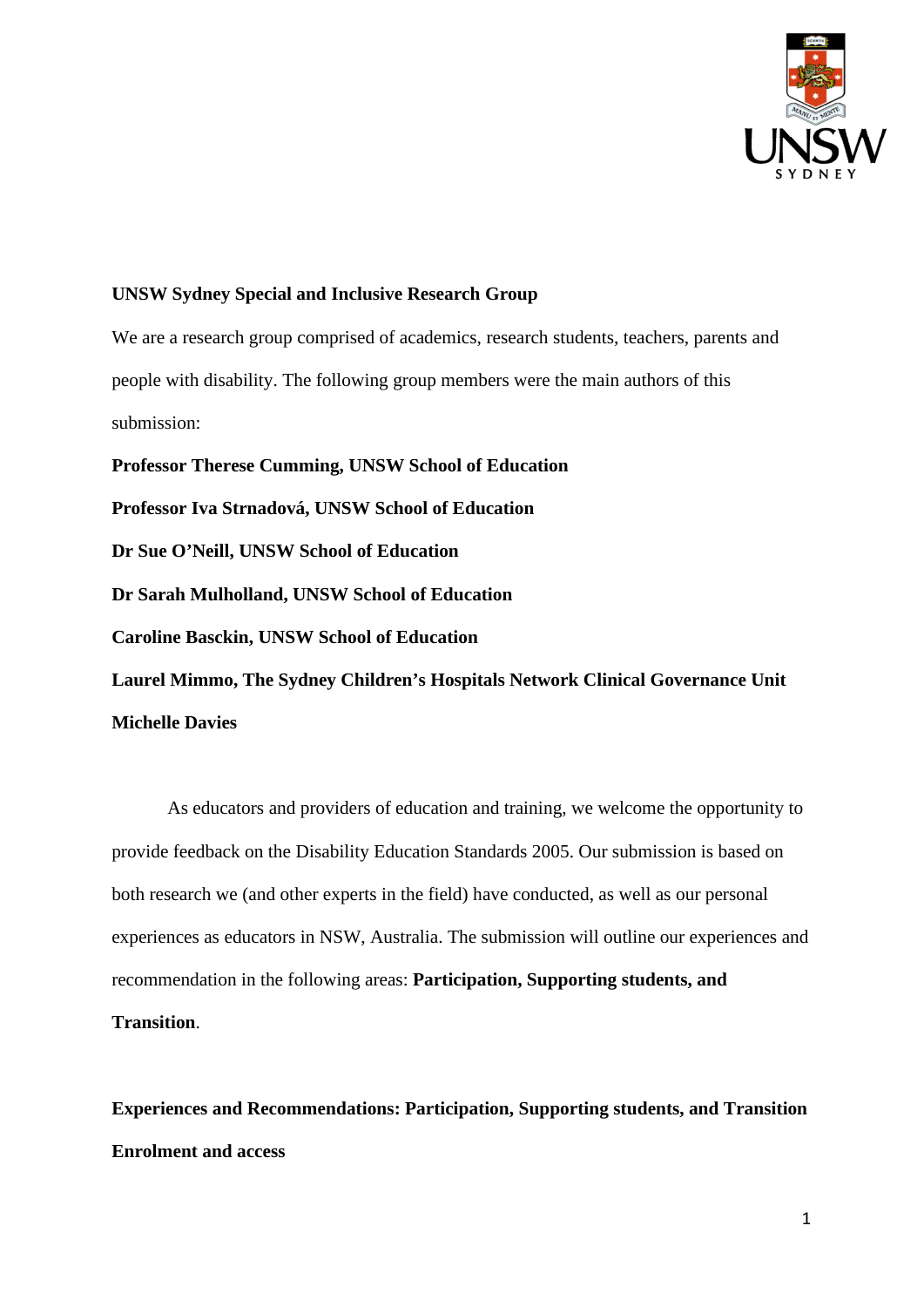Many families have revealed that they have felt the undercurrent of discrimination with respect to enrolment, however, this has been subversive. In one SIERG member's role as both a Learning and Support Teacher and an Assistant Principal Learning and Support, she has had many discussions with school senior executive where the notion of 'right setting' has been brought up. This 'right setting' is often used when discussing students with significant behaviour concerns, physical disability (particularly with hygiene needs), and significant learning disabilities. Some schools will also discuss student grades, behaviour, aptitude and/or 'fit' when discussing enrolment and will often deny student entry (if they are not the local public school) based on some relatively subjective comments. Additionally, some schools will have a conversation with parents at an enrolment meeting about the level of support their child will receive, in an effort to dissuade them from enrolling their child. They will often discuss a lack of funding or additional support staff as a reason for minimal support and may attempt to use the 'unjustifiable hardship' clause as a reason for denying enrolment.

# *Recommendation*

Although the group acknowledges that a mainstream school might not be the most appropriate placement for every student for diverse reasons, clearer guidelines for schools about subversive discrimination and clearer guidelines on what constitutes an unjustifiable hardship for different types of education providers.

#### **Participation**

Many students with disability are not provided with the opportunities to participate in educational activities that are offered to their peers without disabilities. Some schools cancel excursions and camps for an entire year group rather than find ways to support the participation of students with disabilities. Many teachers do not know how to differentiate appropriately, and Universal Design for Learning and the multi-tiered system of support is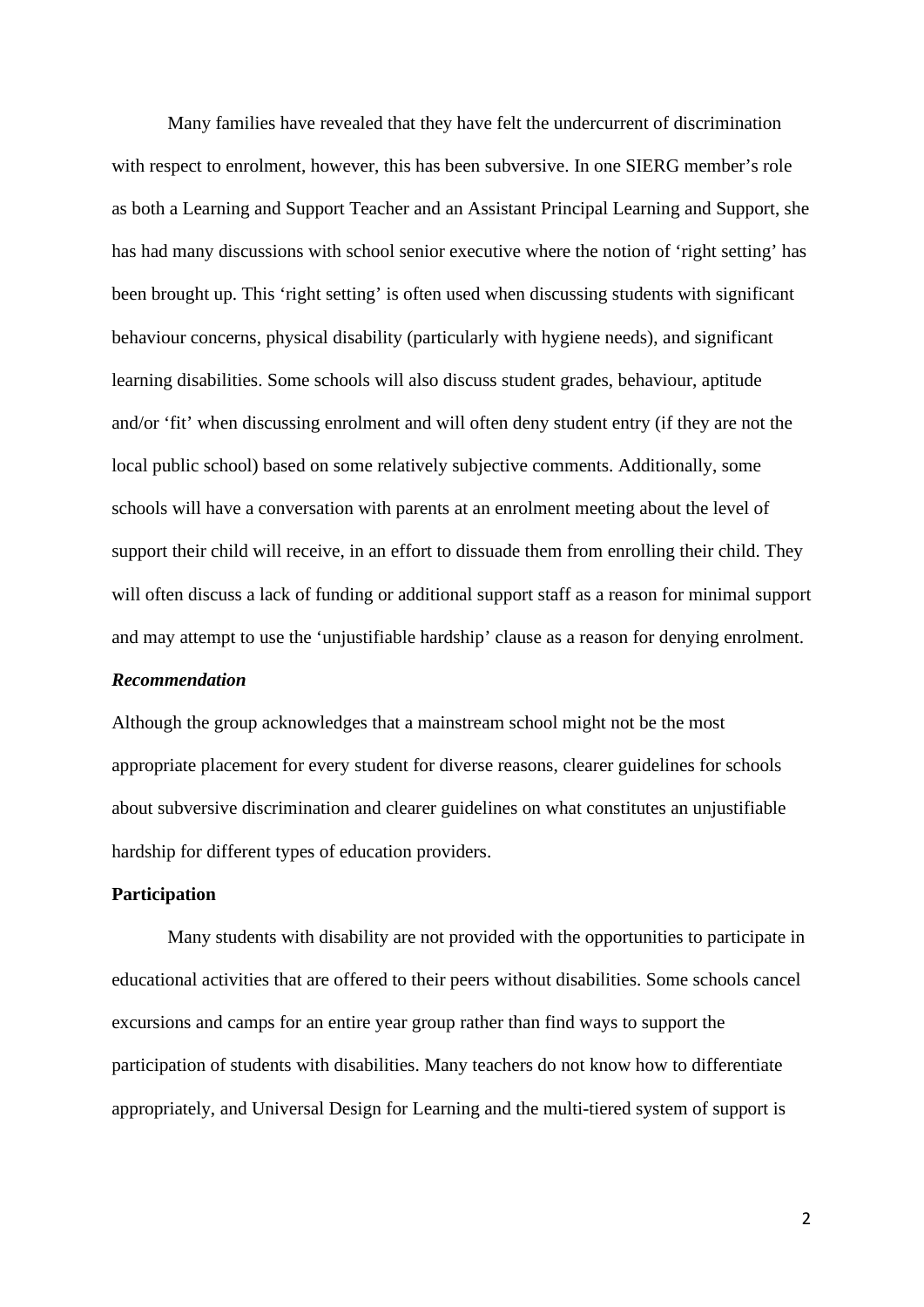not being used in schools. This often leads to students with disabilities being overrepresented in suspension data.

Additionally, students are often not provided with the support they need to succeed. This can be access to specialist school settings, access to specialist support in mainstream schools, and/or funding to support their needs. Often, a specialist setting is not an option, as there are no places available. Many educators and educational providers will use this lack of access to specialist services as a reason to block participation in learning activities. The phrase "on the same basis" is sometimes used to avoid differentiation and support. The justification appears to be that same = equal.

## *Recommendations*

- A Professional learning (PL) course on the Disability Discrimination Act (DDA) and Disability Standards for Education (DSE) found on the Nationally Consistent Collection of Data (NCCD) website should be mandated for all teachers in all systems to gain knowledge about legislation around teaching students with disability. With this knowledge, teachers will better understand their responsibilities in teaching students with disabilities.
- Further unpacking of the term 'on the same basis'.
- Professional development in differentiation is needed. This should be related to the reasonable adjustments to assist students in accessing the curriculum, excursions etc.
- Develop a repository of resources for teachers: include NCCD, NESA, ACARA and other essential teacher documents/ policies (see IRIS Centre)

<https://iris.peabody.vanderbilt.edu/>

Greater access to funding and specialist settings for those that need it.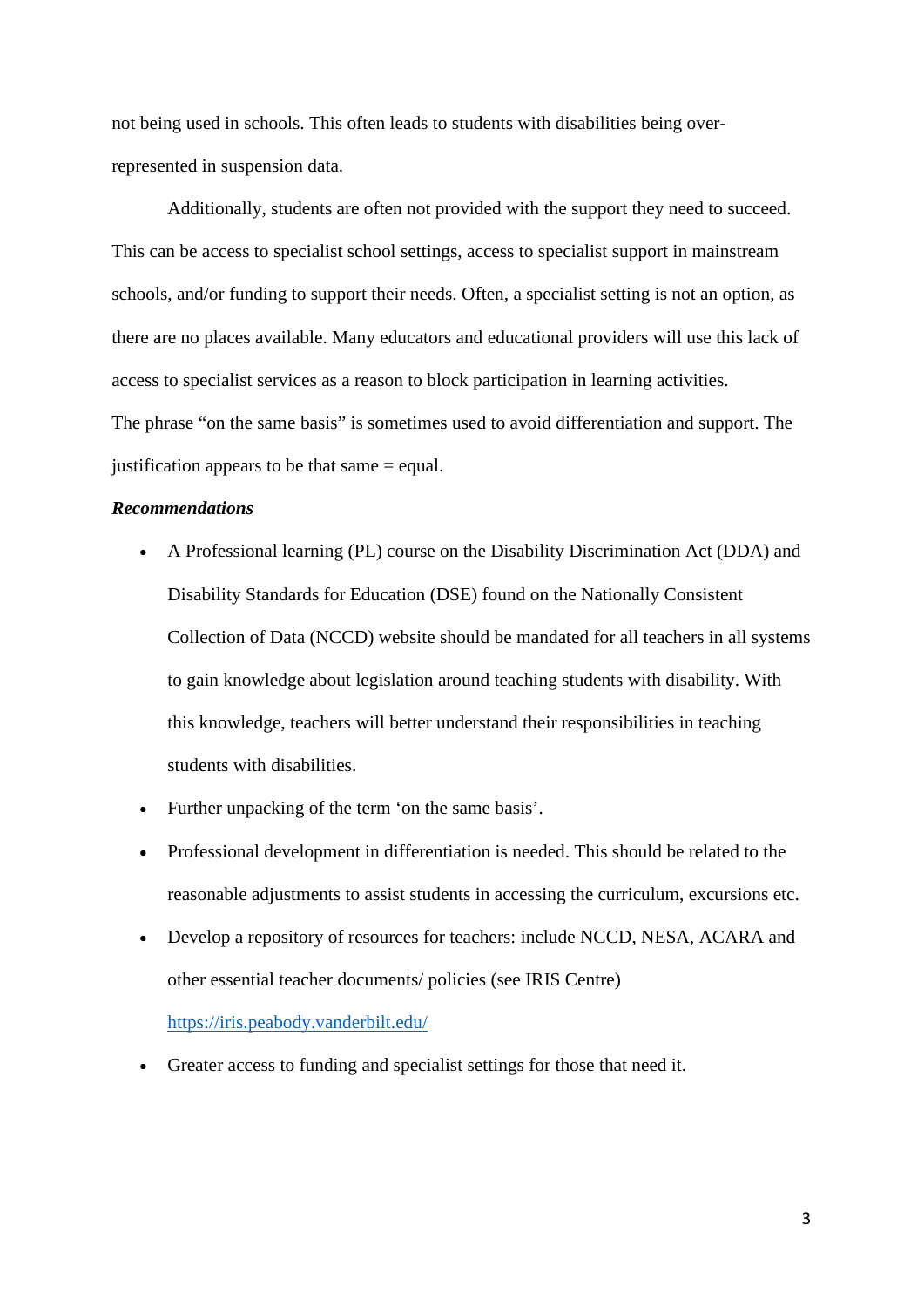- Explore how to utilise the technology such as video conferencing to support students with disability. Some students with disability did well during remote learning, as they could get one-on-one or small group support.
- Recruit and train volunteers to assist students with disability in school to reduce the need for additional funding.

# **Supporting students**

Differentiation is often done inconsistently across classrooms and often students do not receive work that supports skill and knowledge development. Often students with disabilities do not have their work adjusted to their Zone of Proximal Development and the justification for this is that teachers need to get through the syllabus.

Additionally, students with significant behaviour difficulties often do not have support in the acquisition and development of social and emotional/self-regulation skills. Again, this is often due to a lack of trained professionals (not all Learning and Support teachers are trained in special education) and lack of funding.

### *Recommendations*

- Teachers are not familiar with the Response to Intervention model, and the evidencebased practices that underpin this model. Professional development and mentoring in this area are recommended.
- The NCCD should be clearly unpacked and made meaningful for teaching practice rather than just checklists. Inclusion criteria are not clear for teachers across schools (i.e. Should students with medical conditions such as asthma be included in the numbers?).
- Some students with disability require highly specialised placements, and funding is critical for these to operate.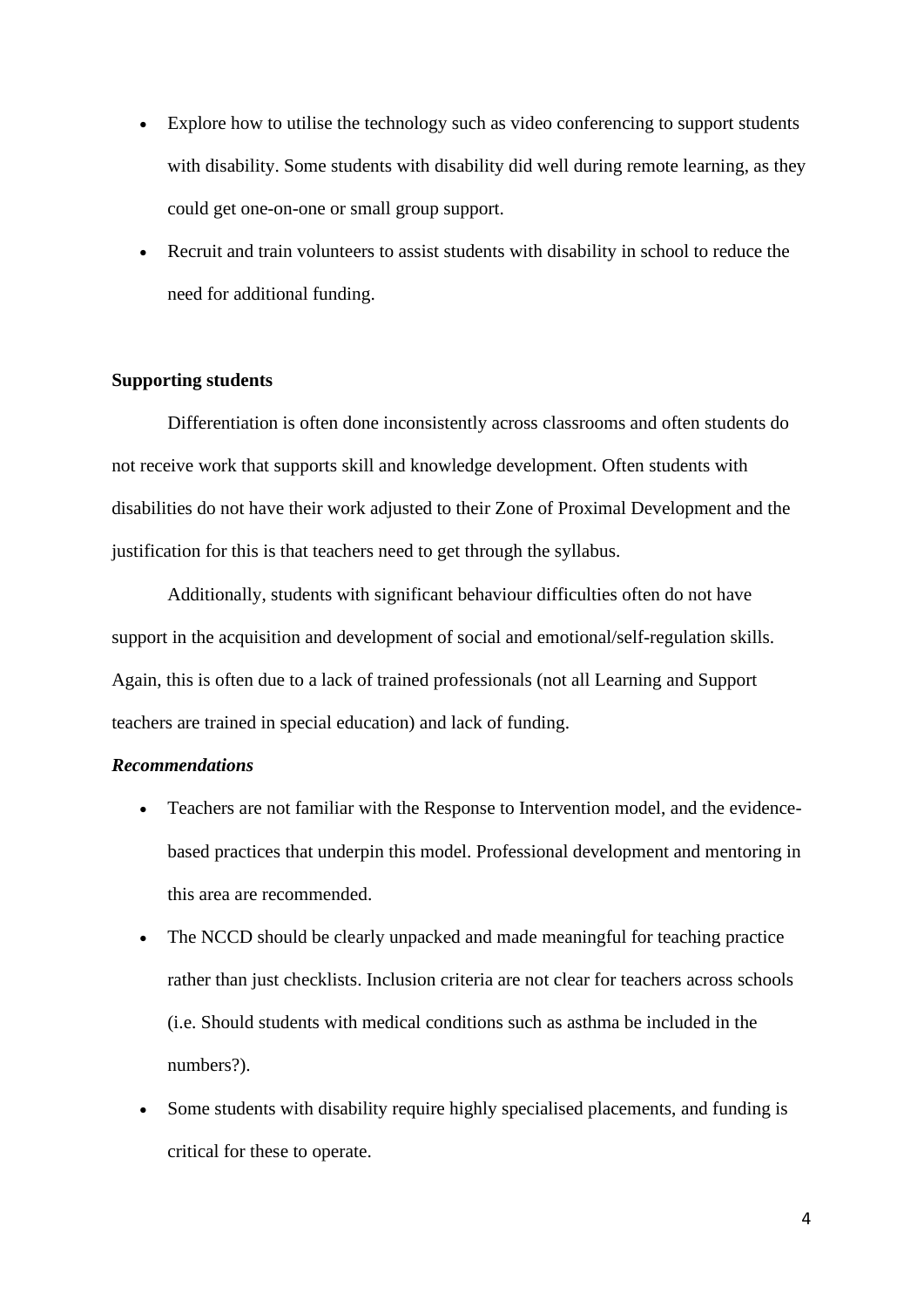- Professional development and universities should teach co-teaching models. Far too often, learning support teachers aid in classrooms rather than actively plan and deliver lessons with classroom teachers. Models such as Lattice task analysis (Morgan et al. 2014), and time to implement this model would be effective in raising student achievement.
- More collaboration between universities and schools in terms of teacher preparation, and university students providing voluntary services to schools to support students with disability.
- Every school should have a minimum of 1 trained learning and support teacher

# **Transitions**

We have discovered through our research and experiences that life span transitions for students with disability are often unsupported. These transitions include: (a) from home to school, (b) from early childhood to primary settings, (c) from primary to secondary school, (d) in and out of hospital settings, (e) in and out of juvenile justice, (f) in and out of special school settings, and (g) from secondary school to post-school contexts. We have found that transition is often unaddressed until the last year of schooling, if at all. For example, in the U.S.A. transition planning is mandated to start when a student is 16 years old, although many states require transition planning at age 14 (IDEA, 2004).

Our research in NSW schools shows, that while some of the evidence-based transition practices are used, the students with disabilities have only a limited voice in planning for their future (Chandroo et al., 2018; Strnadová & Cumming, 2014). This is especially true of students with complex needs who are transitioning from alternate environments, such as juvenile justice (Cumming et al., 2018, O'Neill et al., 2017; Strnadová et al., 2017).

Students with disabilities are more likely to have additional and/or complex healthcare needs, and some may have commenced healthcare transition from paediatric to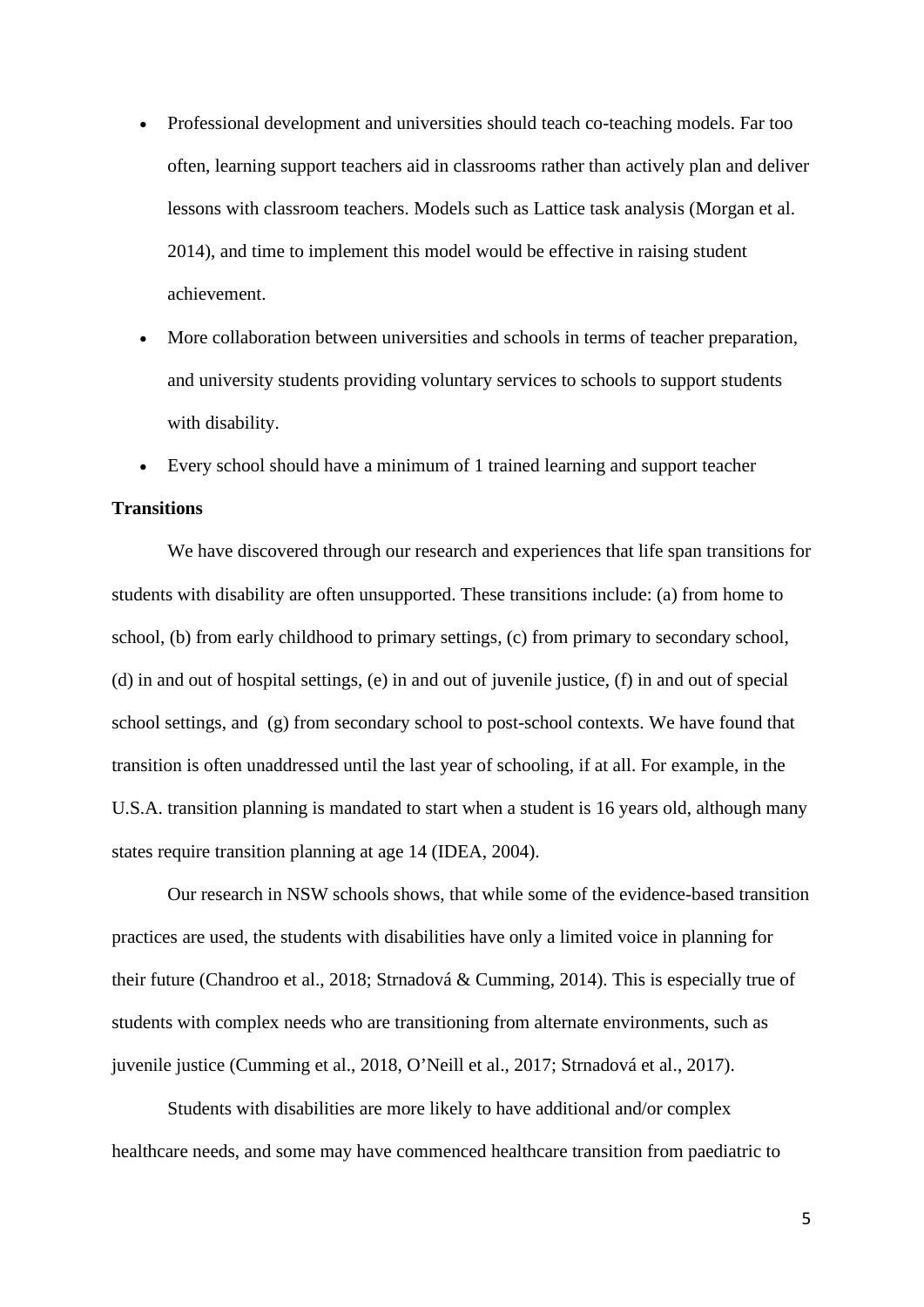adult healthcare services. This transition is particularly stressful and challenging, and coordination between paediatric and adult healthcare services in some areas can be fragmented.

# *Recommendations*

Our suggestions for the improvement of transition planning and instruction for students with disabilities are grounded in two values: evidence-based practices, and personcentred planning and instruction. We believe that these are crucial for students with disability. Our recommendations are as follows:

- First and foremost, teachers and other support providers should ensure that they are engaging students in the most up-to-date evidence-based transition planning practices. Although an American document, Kohler et al.'s 2016 Taxonomy for Transition Programming provides a student-focussed, evidence-based approach to planning and programming transitions of students with disabilities. It can be accessed here: [https://transitionta.org/sites/default/files/Tax\\_Trans\\_Prog\\_0.pdf](https://transitionta.org/sites/default/files/Tax_Trans_Prog_0.pdf)
- Transition planning needs to start by Year 9; if the young person has NDIS funding, post-school transition support can be targeted in their plan, but this support may not be chosen by the young person or their family. That transition planning is not mandatory, and if provided, begins in Year 12, needs to be changed.
- Students and their families are the primary stakeholders and therefore should have a voice in any planning that involves them (Shogren et al., 2015). Encouraging students with disabilities to actively take part in developing and monitoring their Individual Educational Plan (IEP), which also includes transition planning, is essential. Students should be provided the training necessary to facilitate this participation, including the development of self-determination skills (such as choice-making, problem-solving,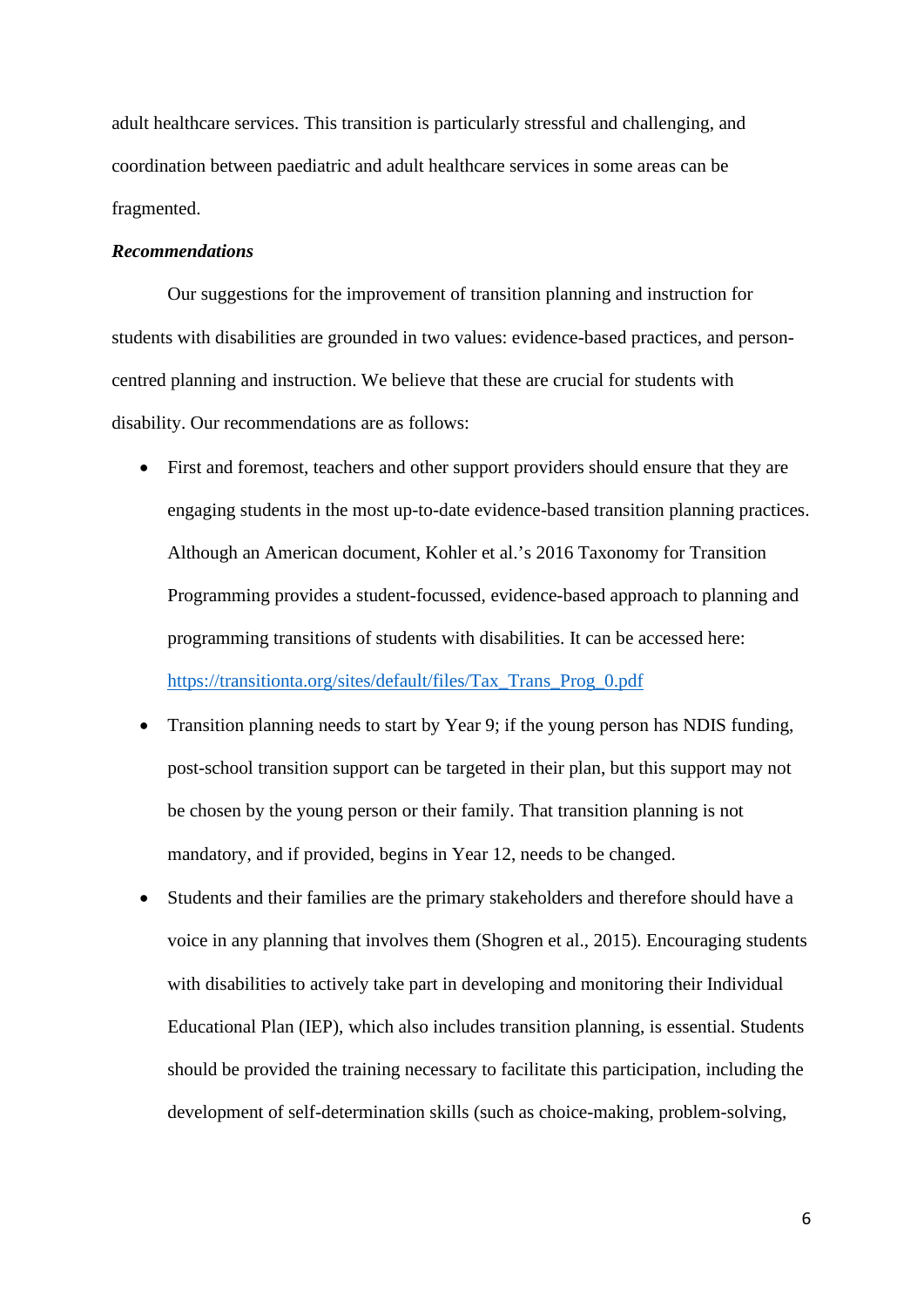decision-making, self-advocacy, locus of control, etc.), which enhance transition outcomes for students with disabilities (Shogren et al., 2015).

- Transition assessment is essential to determine a student's strengths and areas of needed support, his/ her preferences, and interests (IRIS Center, 2016; Mazzotti et al., 2009). This will allow for targeted transition planning, and it is the essential first step in transition planning for educators in order to develop measurable post-school goals.
- When it comes to supporting students in relation to post-school education and training, vocational education as well as provision of information about possible postschool options are the very minimum that can be done. Providing information about post-school opportunities and options is important, but not sufficient in itself.
- As students with disabilities often have support needs in many areas, services should be coordinated via a multi-systemic or wraparound framework to reduce gaps in service provision or duplication of services (Cumming et al., 2019).
- Institutes of higher education and other educational entities should be and are held accountable to providing training and development to pre- and in-service education for teachers that is firmly grounded in evidence-based practices.
- Particular effort should be made to identify those students who would require healthcare transition support as well and ensure active partnerships with the student and their family to maximise the student's capacity and capability for selfmanagement and agency when navigating the adult health sector.

#### **Specific Experiences**

*Suspensions* – Members' revealed that students with disability, particularly those who have externalised behaviours associated with their disability, are overrepresented in suspension data. These students are often suspended for behaviours that are due executive functioning, social skills deficits, and/or sensory needs. As per the DSE, the behaviour must be considered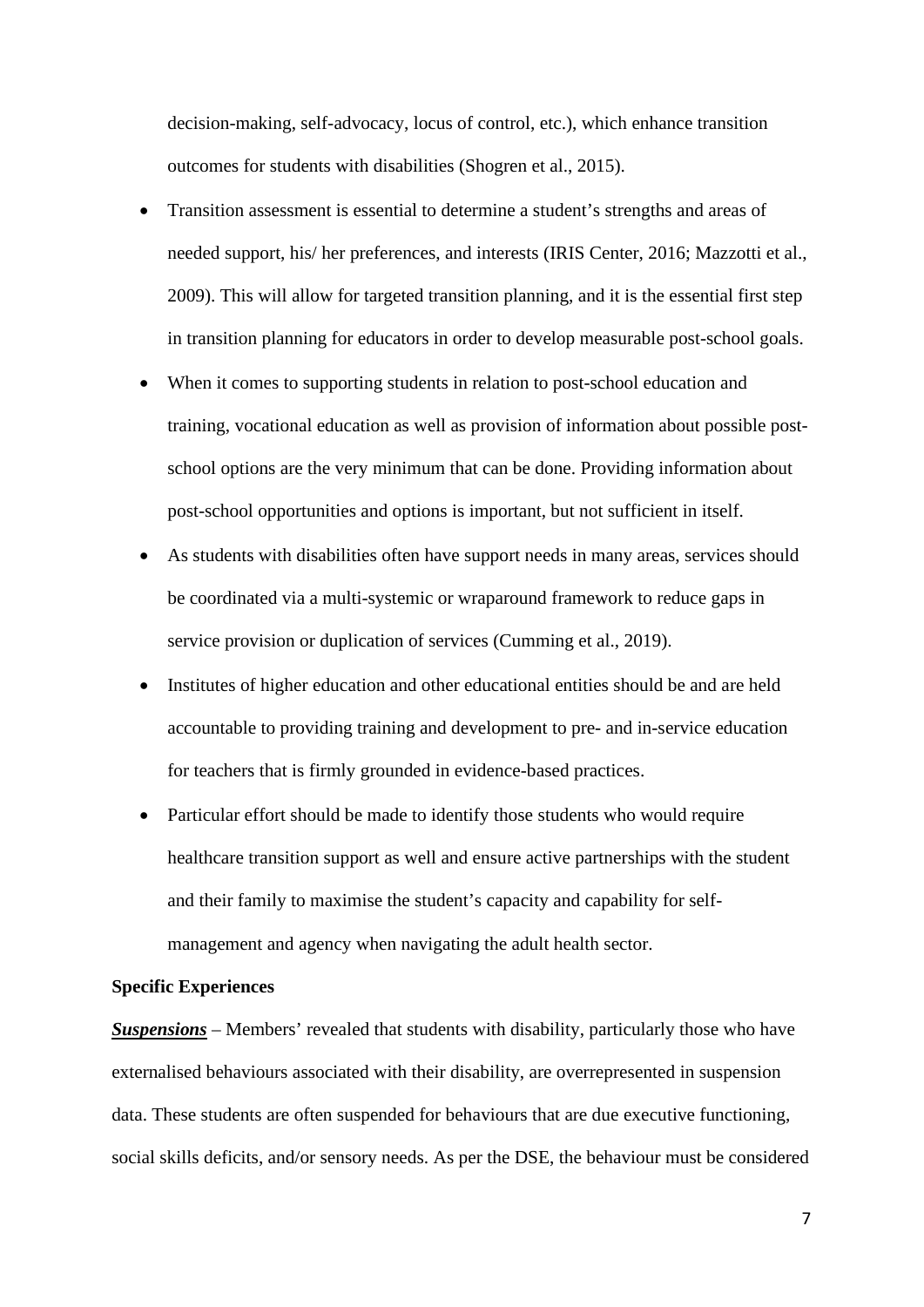as part of the disability, but this is not happening in most schools. Additionally, students with disabilities often receive multiple suspensions for similar issues at a far greater rate than their aged-peers. Students with disabilities are not receiving the support they need (explicit teaching of behaviour/social skills and provisions to support their sensory needs). Often schools will cite a lack of funding/staff to be able to provide this support. Additionally, high schools are often too concerned with curriculum content and forget about other skills that need to be taught.

*Support* – Schools have limited knowledge and limited use of the response to intervention model and/or universal design for learning. This has a significant impact of students with disabilities. Some students are pushed to life skills courses (which has a significant impact on senior and post school options) as this is seen as the "easier" option for teachers than adjusting or accommodating for students. Sometimes schools do not have any universal (tier 1) strategies in place and move straight to tier 3 intensive supports, which can involve restrictive practices such as playground withdrawals and/or partial day exemptions where students are sent home.

*Curriculum* - Many schools/teachers feel that the mainstream curriculum is too full to support the repetition and slow pace some children with disabilities need to learn important skills and content knowledge, particularly with respect to students with intellectual disabilities. This is particularly important in instances when the skill and content is vital for growing up - e.g. sexual health education. Students often need a lot repetition and many opportunities to practices skills and learn new concepts and the full syllabuses do not allow for this. Additionally, schools often do not have the training and/or resources to provide small group instruction in highly specialised areas. There is limited professional learning in areas like sexual health education for students with disabilities and therefore they do not get the education they need/deserve.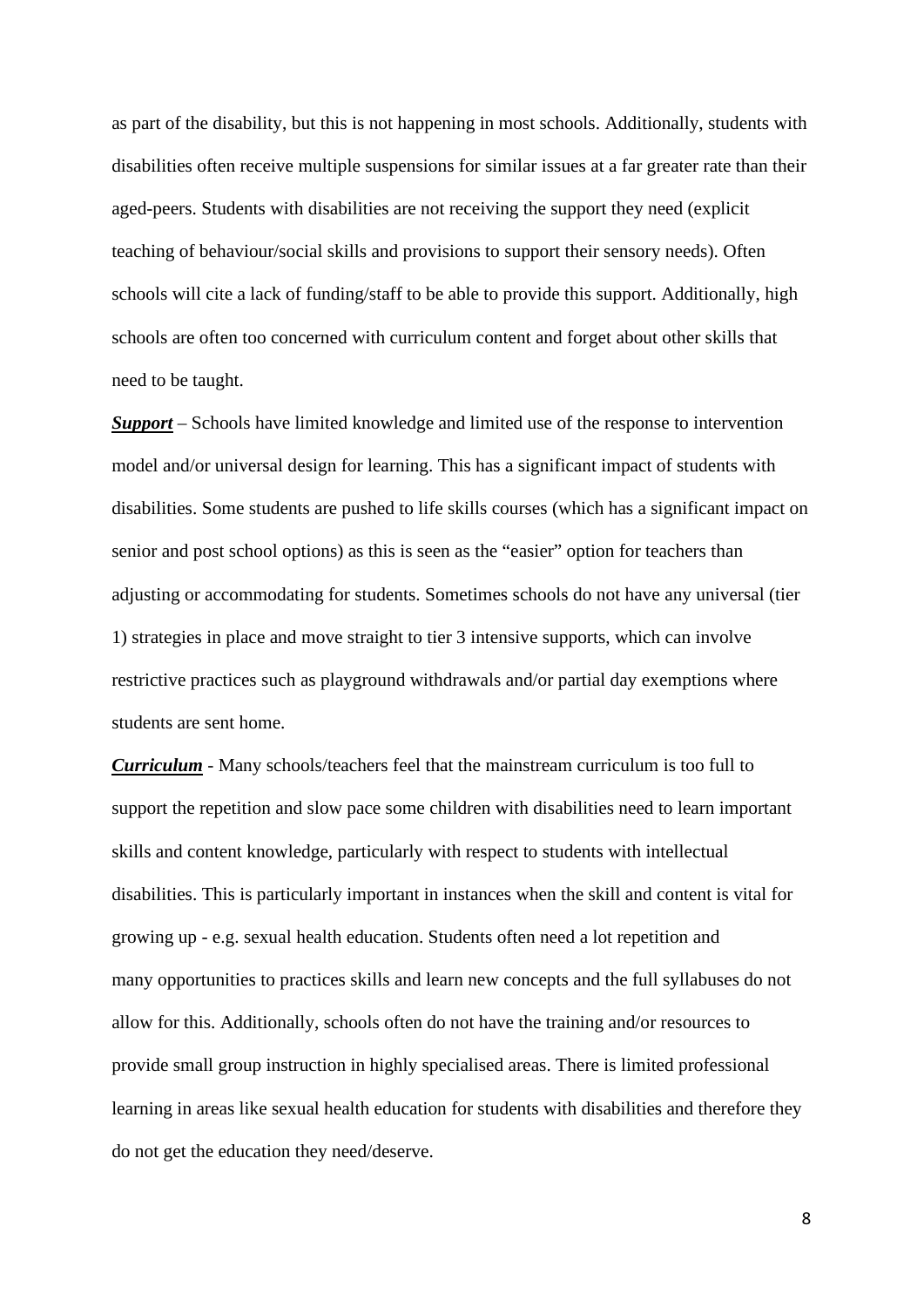*Sexuality Education* - School personnel often have limited knowledge of how to provide students with disabilities sexuality and sexual identity education, especially in cases of those with intellectual disabilities and autism. Indeed, research (Schaafsma et al., 2015) shows that students with intellectual disabilities and autism receive less quality education than their peers without disability. As a result, they have limited knowledge about their rights, what appropriate behaviour in dating and relationships looks like, and what is the difference between private and public, etc. This unfortunately leads to their limited capacity to recognise when they are being abused or are a target of violence and exploitation, or indeed if they are committing it themselves. This is well documented in research, for example, there is a 10x higher incidence of sexual abuse of children with intellectual disabilities compared to children without disability (Wissink et al., 2015); with some authors citing prevalence of sexual abuse in population of children with this disability as high as 32% - 52% (Akbas et al., 2009; Birggs, 2006).

Furthermore, more education and training is needed for teachers and all relevant stakeholders, as very often students with disabilities (especially intellectual disabilities and autism) are not trusted when they report incidents of violence, abuse, neglect or exploitation. Another issue is that students with disabilities, especially those with intellectual disabilities and autism, are not used to having their voices heard at school. If Individualised Learning Plans are developed for them, they rarely take part on this process (e.g., Wagner at al., 2012), and if they do, they are rarely active participants (Chandroo et al., 2018). If these students know that they do not have a say in their education and their life in school and beyond, how they can expect being heard in cases of violence, abuse, neglect or exploitation? The experiences of different stakeholders (i.e., students with intellectual disabilities, their parents and teachers) can be found on the Disability and Me blog (Strnadová & Loblinzk, 2020). See: <https://disabilityandmeonline.com/?p=366>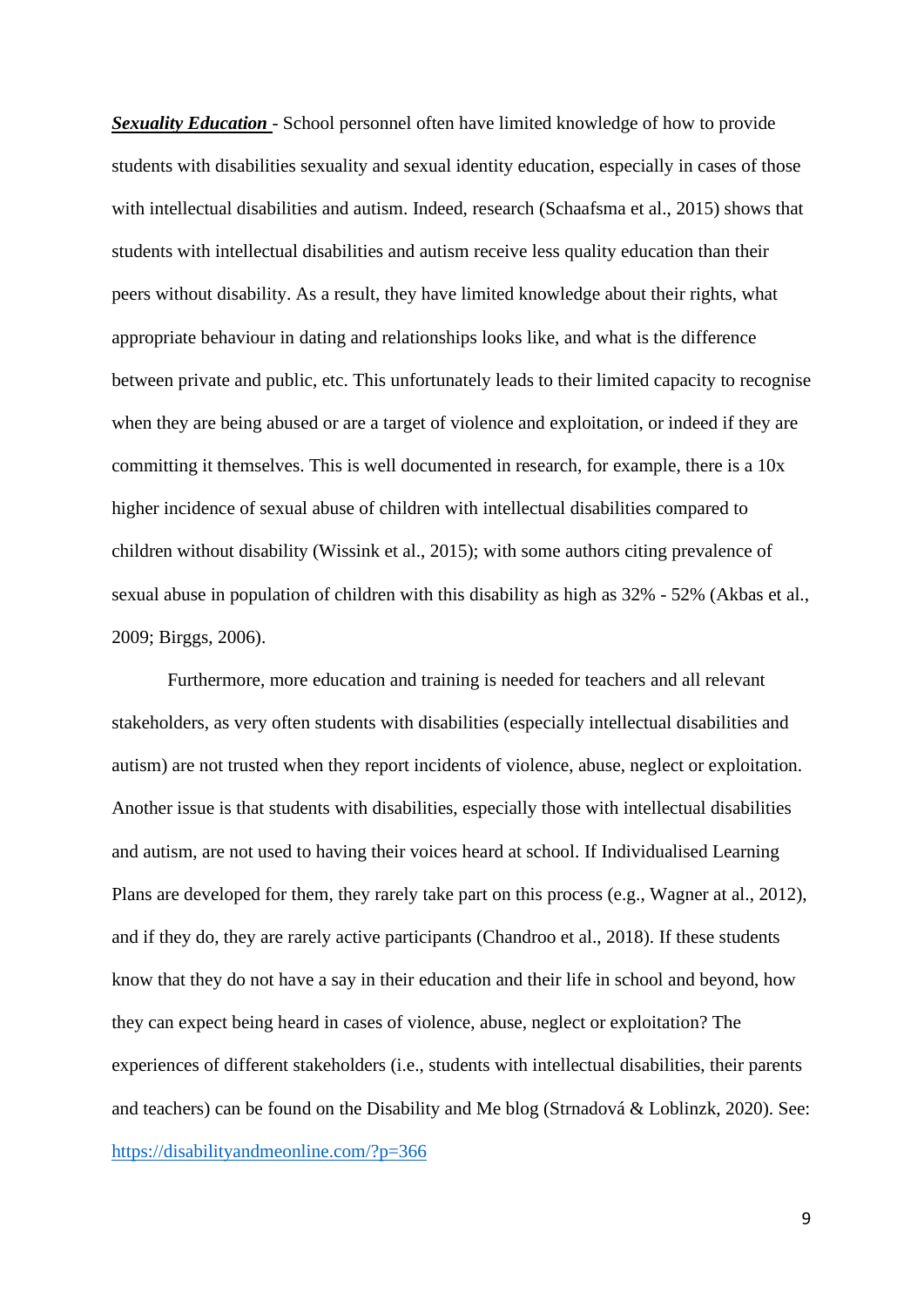<https://disabilityandmeonline.com/?p=300> <https://disabilityandmeonline.com/?p=245>

## *COVID 19*

The following is an account of the effects of the COVID 19 situation on students, families, and staff at an NSW SSP:

The school year under COVID 19 circumstances has been extremely difficult and for most, has been a confronting experience. COVID 19 was unexpected and the limitations and restrictions were equally unexpected, disseminating normality and creating a new sea of normal where ' sink or swim' was the motto for many. Leaders across the school were feeling frustrated with the lack of clear direction that was given from outside the school and the constant change of direction we then had to make as a school was never-ending. It made leading and managing a school and a team very difficult, as we tried to guide and lead, only to be given a different direction the next day.

Staff were stressed with mixed messages of how the new world of online learning would exist and the lack of preparation they had made for it. Technological literacy proved to be a major obstacle, especially for the older generation of teachers who did not grow up with computers. Teachers felt stressed with the amount of professional learning that needed to take place and the pace at which it was delivered, in order to survive this new world of teaching. School Learning Support Officers (SLSOs) were strongly impacted when their Pre-COVID day resembled nothing close to having students at school.

As there was no one way to provide online learning for our families, it was confusing at times, as every school was different and this added more stress to the matter, especially when our students' siblings attended mainstream schools. Access (or lack thereof) to technology had a major impact on connecting with families and on teaching and learning.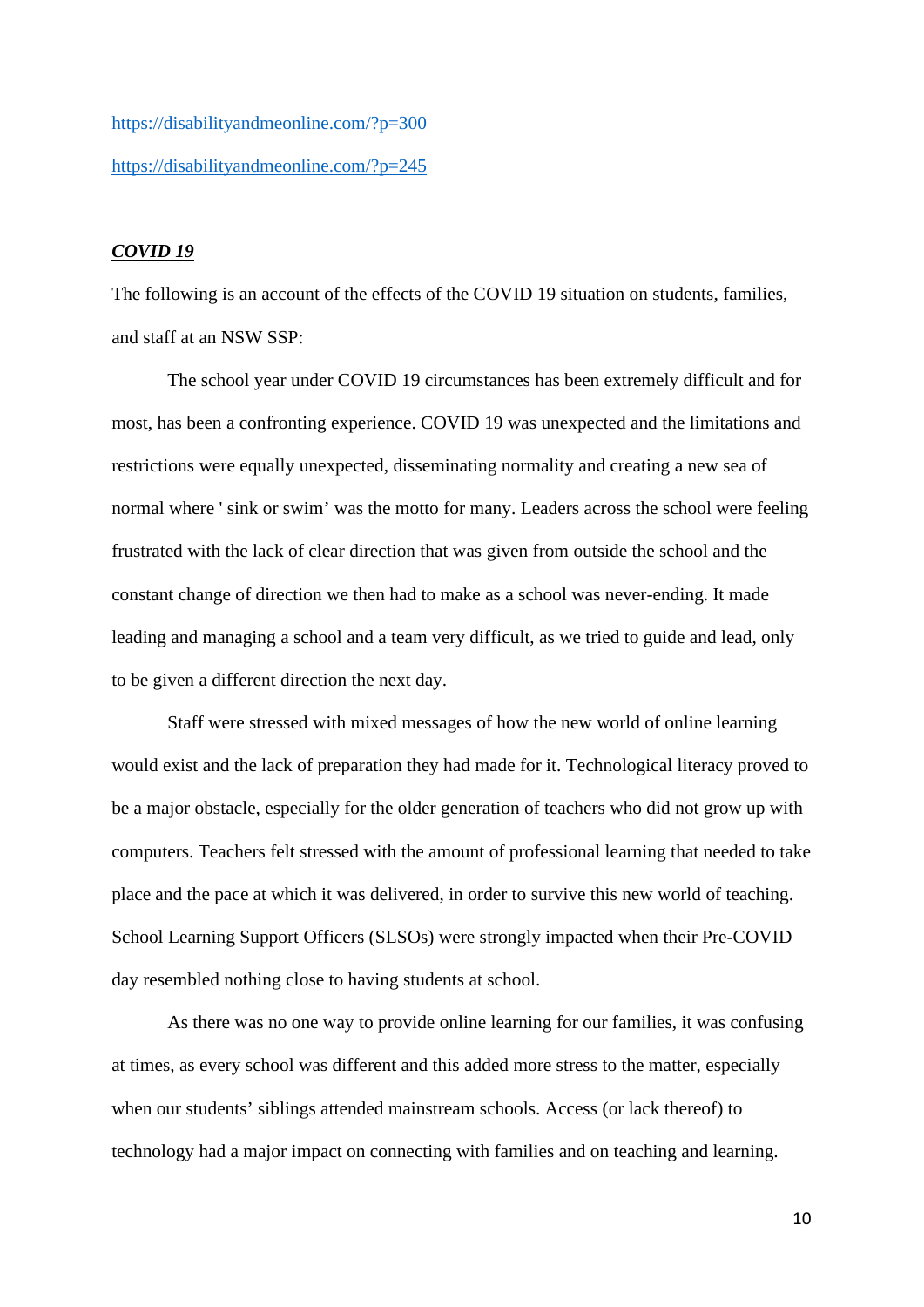Usually there were not enough devices in the home, limited access to the internet was limited and students with disabilities were typically the last in the home to access the computer or iPad, as these has to be shared.

Teachers expressed that they felt like sacrificial lambs, as they were ordered back to work by the government. While the rest of the state was going into lockdown, the health of teachers and their families was ignored. Mixed messages of solidarity were being filtered down from officials and rather than being thanked and appreciated, teachers were being further demoralised and demonised. While government officials got a pay raise, teachers were told they were losing their pay raise and because they were not essential workers, even shopping for their own families was difficult. Our professionalism, adaptability and selflessness as a profession was not adequately recognised or valued by those that it needed to be valued by.

During the COVID period, as the school was required to develop action plans and protocols to keep all staff and students safe, we also developed strategies to ensure students could continually work towards their own personalised learning and support plan goals, engage in teaching and learning experiences to meet the current key learning areas and maintain a routine that our students needed to work and live effectively and purposefully. The three sections of the school (Junior, Middle, High) worked collaboratively to create resources and learning experiences that would meet the needs of each student and be able to be used effectively in the home environment. A limited number of classes completed lessons on zoom each day, and teachers replicated the classroom setting to the best of their ability. The remainder of classes completed packs of laminated workbooks and resources that were tailored to their individual personalised learning and support plan goals. The students were engaged in different activities daily, however due to a long period of absence some students' personalised learning and support plan goals were not met; to accommodate for this, parent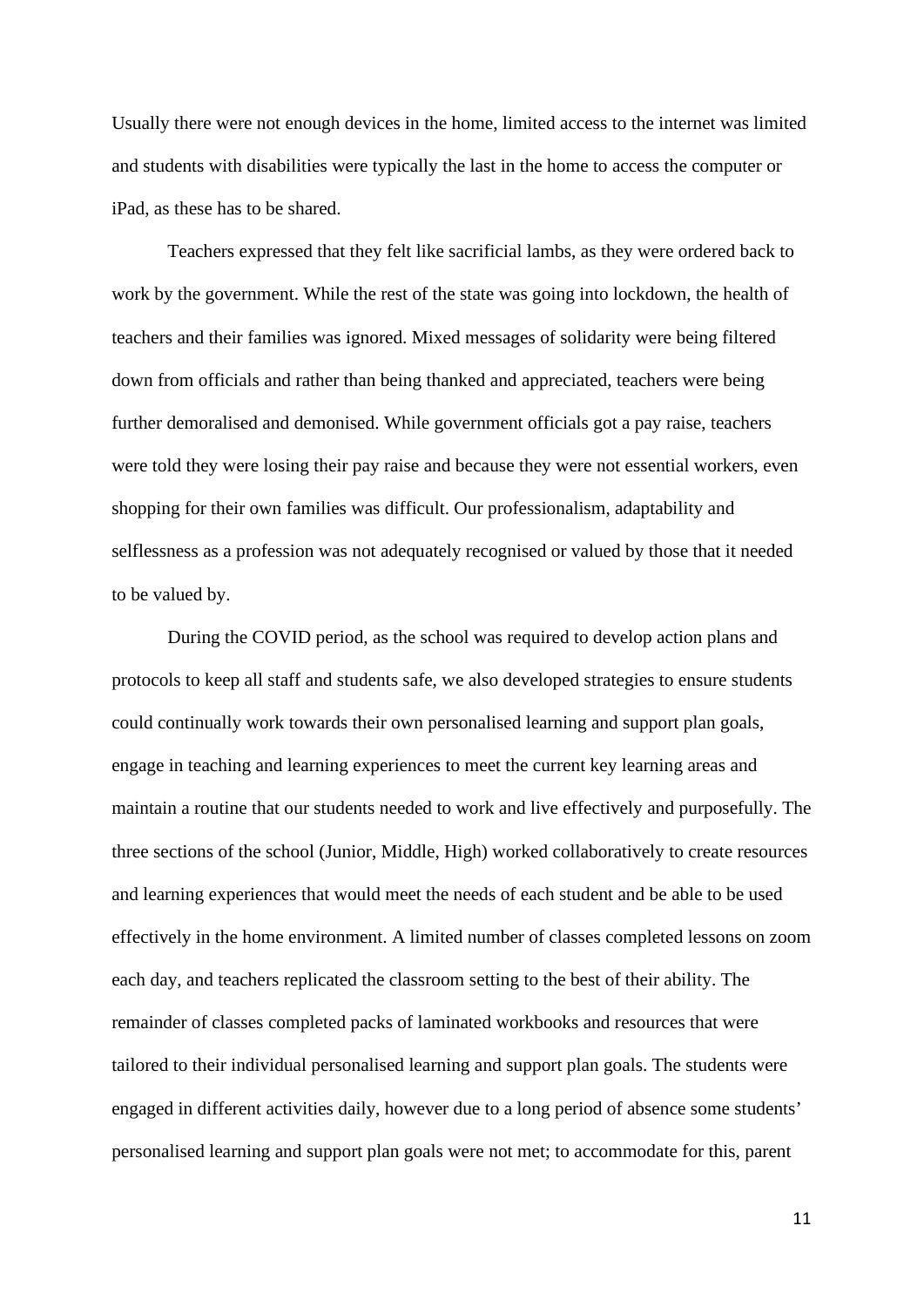teacher interviews were conducted via zoom and the goals were adjusted. As a school, we worked collaboratively and maintained open communication throughout the COVID period; this was imperative to ensure all staff and students were safe and could engage in learning daily.

From the school administration's perspective, the impact of COVID meant that we no longer greet parents face to face, has resulted in a large reduction in personal side of these relationships. We have been using emails and keeping paper copies of things to a minimum to help stop the spread. With the securing of the site, we are spending a minimum of 30 to 40 minutes a day opening and shutting gates for students who arrive late or leave early and to receive deliveries. We have to be vigilant that any external visitors coming onsite (through the admin door) complete a COVID form. When the lockdown occurred in April/May it was difficult to work from home, as most files are held on the school's server and attempting to do nearly 5 hours a day of online training is difficult. The current bombardment of online courses and meetings is no longer a novelty, although probably not beneficial.

#### **Recommendation**

We recommend that any revision of the Standards include the rights of students with disability during an emergency situation such as the current pandemic, and some targeted advice for schools and teachers to follow regarding their responsibilities to students with disability during such times.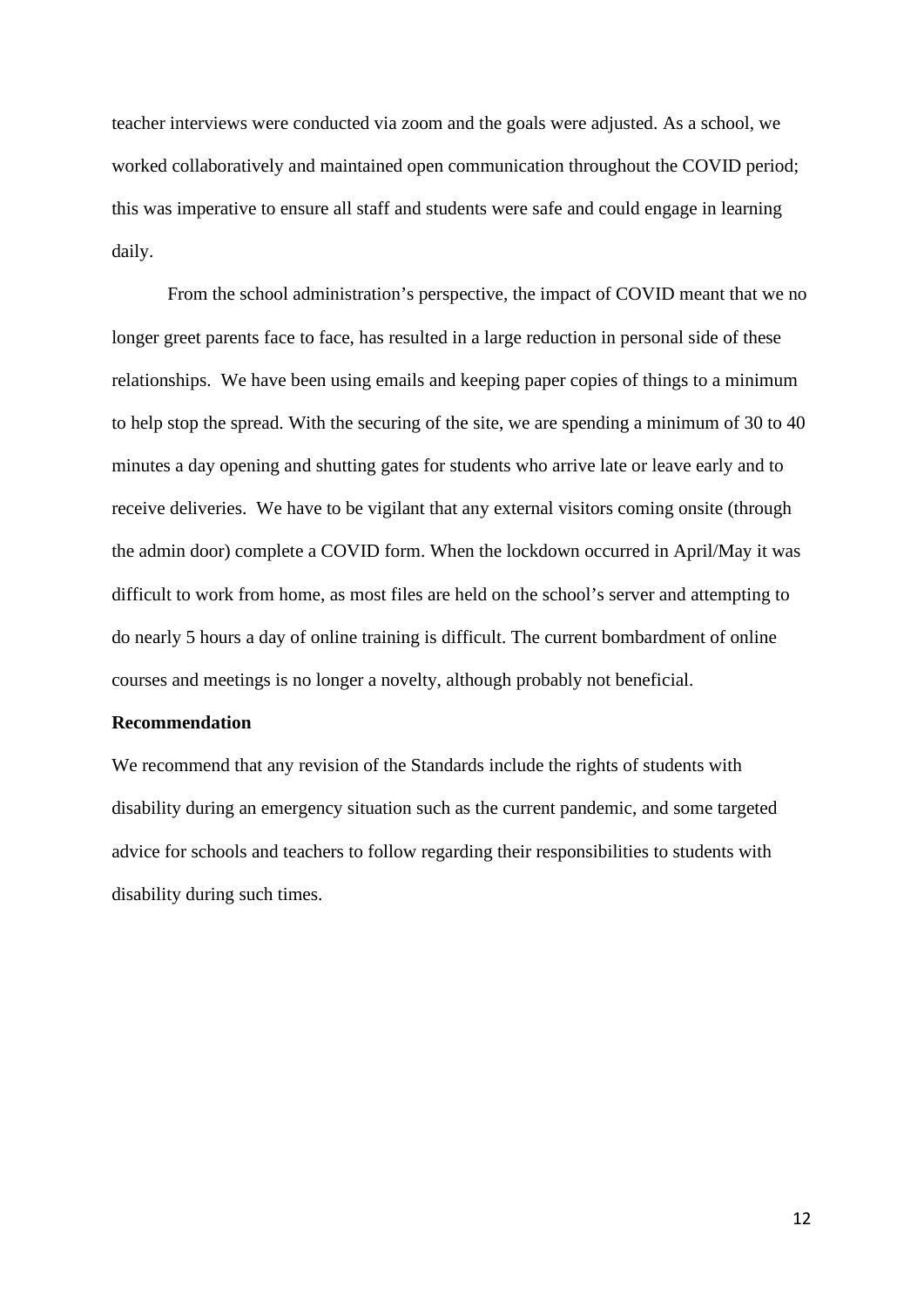### **References**

- Akbas, S., Turla, A., Karabekiroglu, K., Pazvantoglu, O., Keskin, T., & Boke, O. (2009). Characteristics of sexual abuse in a sample of Turkish children with and without mental retardation, referred for legal appraisal of the psychological repercussions. *Sexuality and Disability, 27*, 205–213.
- Briggs, F. (2006). Safety issues in the lives of children with learning disabilities. *Social Policy Journal of New Zealand, 29*, 43–59.
- Chandroo, R. C., Strnadová, I., & Cumming, T. (2018). A systematic review of the involvement of students with autism spectrum disorder in the transition planning process: Need for voice and empowerment. *Research in Developmental Disabilities, 83,* 8-17.<https://doi.org/10.1016/j.ridd.2018.07.011>
- Cumming, T. M., Strnadová, I., & Lonergan, R. (2019). *A wraparound approach to 'whole of student' issues: Education, health, and community services review of literature.* Project Report. UNSW Sydney.
- Cumming, T., Strnadová, I., & O'Neill, S. (2018). Transition planning processes for young people serving custodial sentences in New South Wales, Australia. *Australasian Journal of Special Education*, 10.1017/jsi.2018.1
- The IRIS Center. (2007, Rev. 2016). *School counselors: Facilitating transitions for students with disabilities from high school to post-school settings*. Retrieved from [https://iris.peabody.vanderbilt.edu/module/cou2/](https://iris.peabody.vanderbilt.edu/module/cou2/#content)
- Kohler, P. D., Gothberg, J. E., Fowler, C., and Coyle, J. (2016). *Taxonomy for transition programming 2.0: A model for planning, organizing, and evaluating transition education, services, and programs*. Western Michigan University. Available at [www.transitionta.org](http://www.transitionta.org/)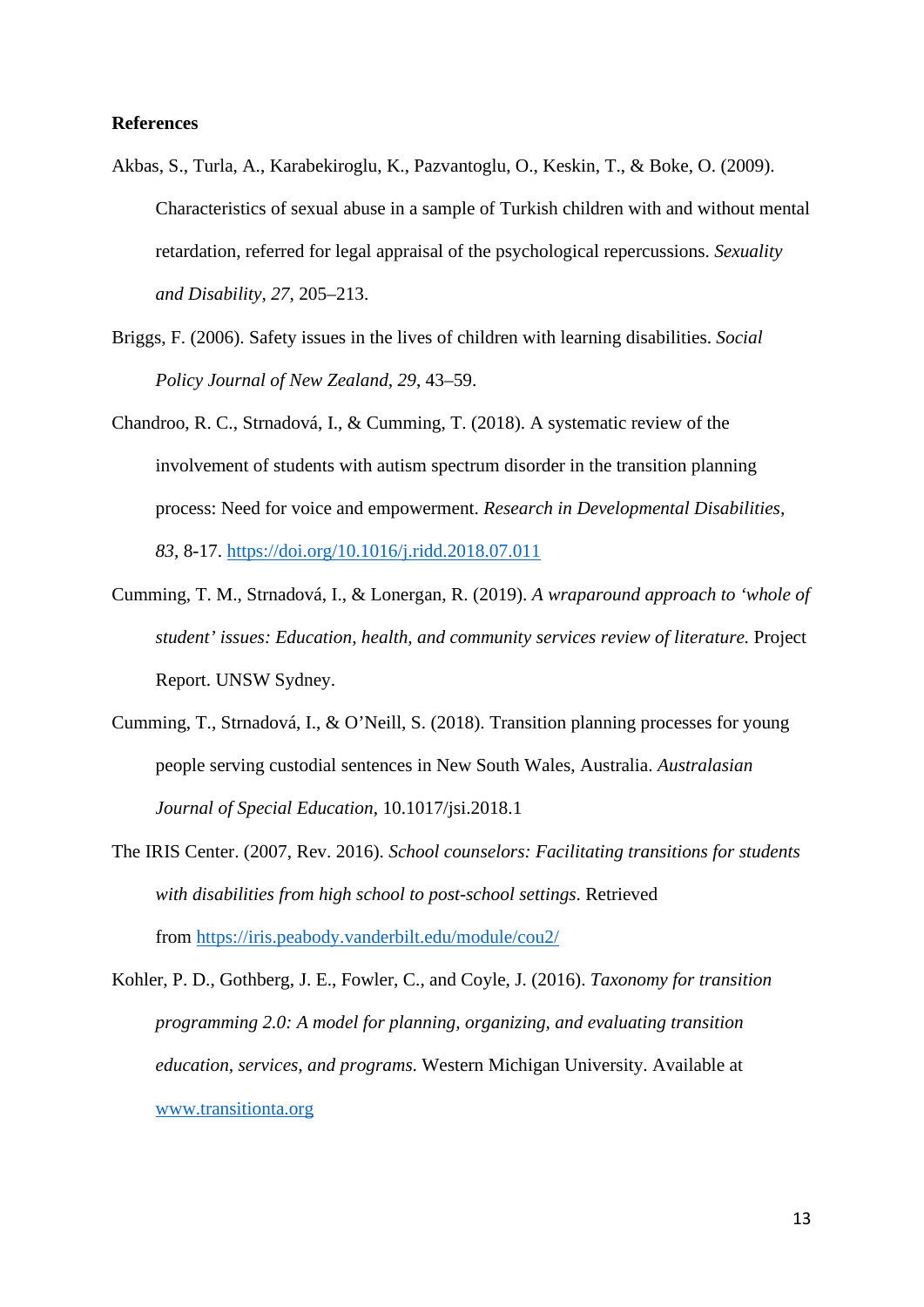- O'Neill, S. C., Strnadová, I., & Cumming, T. M. (2017). Systems barriers to community reentry for incarcerated youths: A review. *Children and Youth Services Review.* https://doi.org. 10.1016/j.childyouth.2017.05.025
- Mazzotti, V. L., Rowe, D. A., Kelley, K. R., Test, D. W., Fohler, C. H., Kohler, P. D., & Kortering, L. J. (2009). Linking transition assessment and postsecondary goals: Key elements in transition planning process. *TEACHING Exceptional Children*, 44-51.
- Morgen, J. J., Beyers Brown, N., Hsiao, Y-J, Howerter, C., Juniel, P., Sedano, L., Lappin Castillo, W. (2014). Unwrapping academic standards to increase the achievement of students with disabilities. *Intervention in School and Clinic, 49*(3), 131-141. [https://doi.org/10.1177/1053451213496156](https://doi.org/10.1177%2F1053451213496156)
- Schaafsma, D., Kok, G., Stoffelen, J. M. T., & Curfs, L. M. G. (2015). Identifying effective methods for teaching sex education to individuals with intellectual disabilities: A systematic review. *The Journal of Sex Research, 52*(4), 412-432. doi: 10.1080/00224499.2014.919373
- Shogren, K. A., Wehmeyer, M. L., Palmer, S. B., Rifenbark, G., & Little, T. (2015). Relationships between self-determination and postschool outcomes for youth with disabilities. *The Journal of Special Education, 48*, 256–267.
- Strnadová, I. & Cumming, T.M. (2014). Importance of quality transition process for students with disabilities across settings: Learning from the current situation in New South Wales. *Australian Journal of Education, 58*(3), 318-336.
- Strnadová, I., Cumming, T., & O'Neill, S. (2017). Young people transitioning from juvenile justice to the community: Transition planning and interagency collaboration. *Current Issues in Criminal Justice 29*(1), 19-38*.*
- Strnadová, I., & Loblinzk, J. (2020). *Disability and Me blog*. Retrieved from: [https://disabilityandmeonline.com](https://disabilityandmeonline.com/)